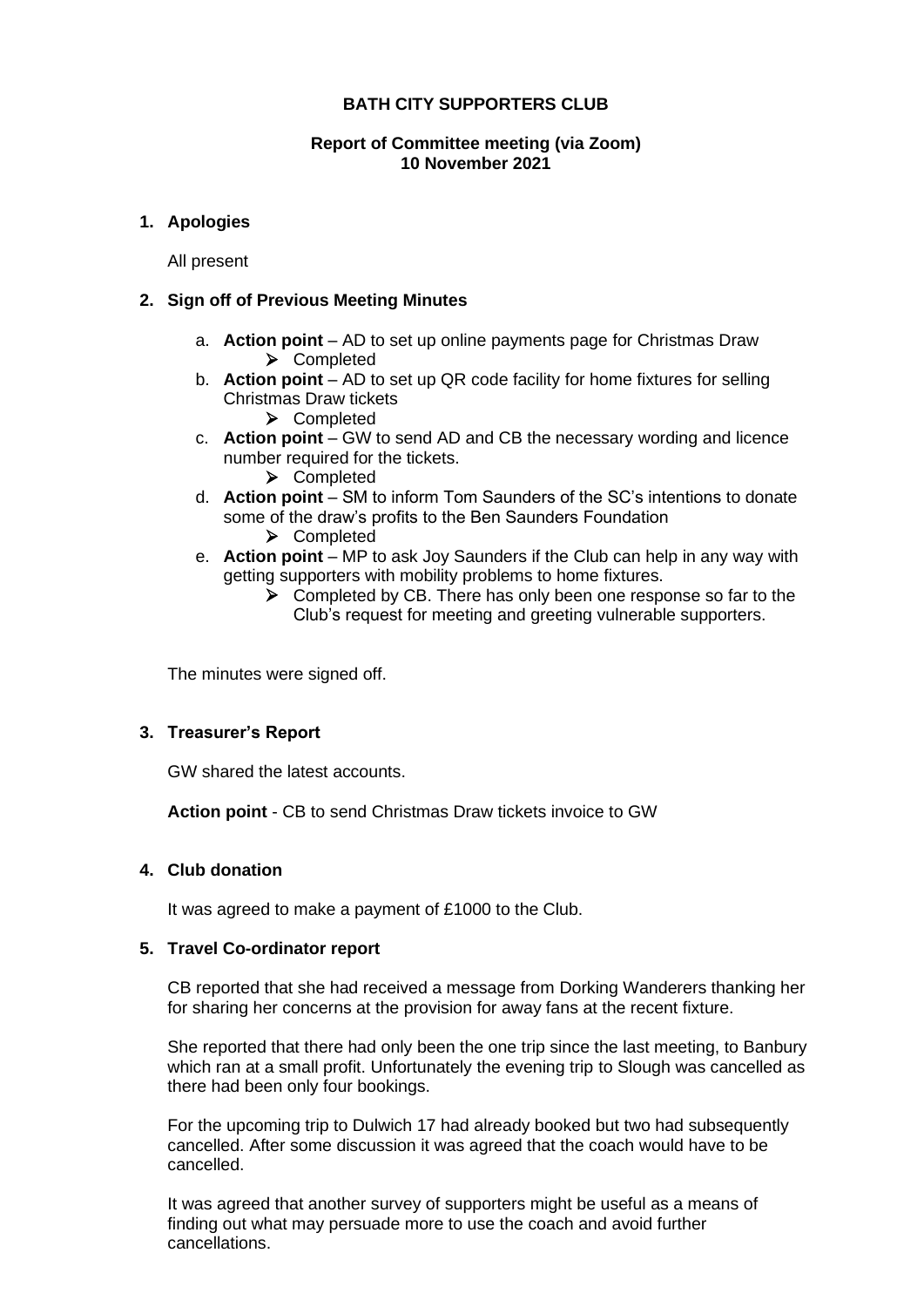**Action point** – AD to investigate Survey Monkey as a means of doing this. **Action point** – MP to send the last survey to CB

## **6. Tea Bar report**

The accounts shared prior to the meeting showed takings from the Frome and St Albans fixtures totalling £706.15 and stock purchases of £360. £207 has recently been banked with £120 carried forward.

# **7. Away Day 50/50 + Matchday Draw reports**

It was agreed to concentrate on the Christmas Draw for the rest of the year and for the Away Day Draw to resume on 8 January (Chelmsford match)

LW explained that the large crowd for the recent Somerset Cup fixture v Portishead had taken him (and everyone else) by surprise and sellers had been unable to get round all of the ground.

## **8. HQ report**

SW reported that there had been sales of £37 at the last match and that six books of Christmas Draw tickets had been collected for sale.

## **9. Supporters Club Membership report**

AG reported that there had been one more membership making the current total 187.

#### **10. Publicity & Communications report**

Nothing to report

#### **11. Christmas Draw**

HT reported that there were now 11 prizes, including the recent addition of tickets for Cinderella at the Theatre Royal.

She explained that Jon Bickley had been very helpful with advice.

AD reported that £191 had already been taken in online sales (£178 after PayPal payments) and £56 in paper ticket returns.

It was agreed that thanks and the final total raised should be sent to the donors after the draw has been made.

# **12. Fundraising & Marketing ideas**

CB reported that the latest Easyfundraising total is £1837.91 and that the SC had recently received a payment of £52.11 The bucket collection stands at £23.24

#### **13. Date of next meeting**

Tuesday 30 November. (it was agreed that the group photo should be taken following a home match)

#### **14. Items for next agenda**